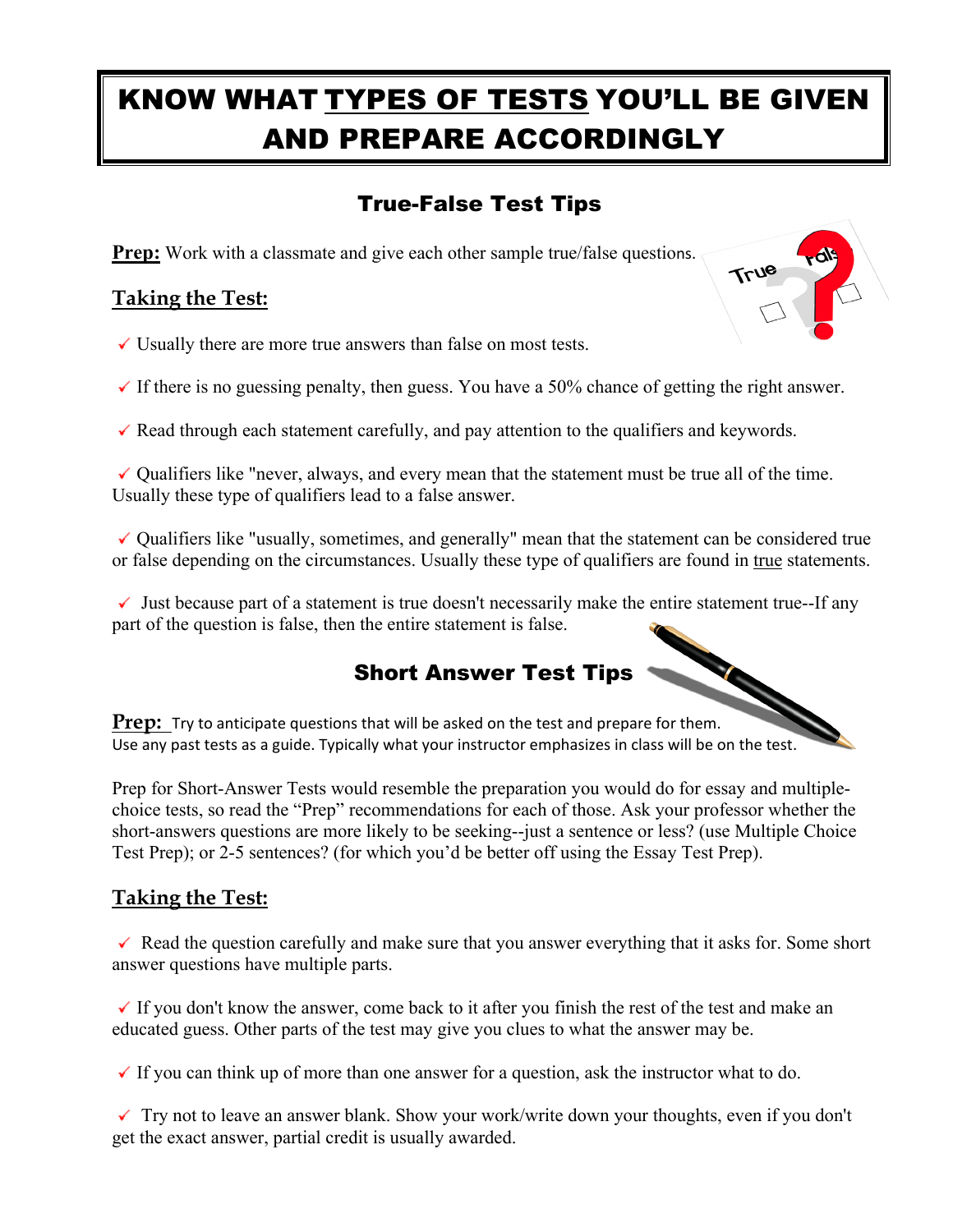## Multiple Choice Test Tips

### **Prep:**

A tried-and-true method for remembering English and foreign language vocab terms, definitions, people and events is by making FLASHCARDS. Write the key terms, dates, concepts, etc. and possible a "reminding word" on the front and the definition, event description, reminding sketches, and explanations on the back.



You can also create (and find) sets of digital flashcards using a free online program called "Quizlet" [\(www.quizlet.com\)](http://www.quizlet.com/) that creates games and practice tests to help you master the concepts.

#### **Taking the Test:**

 $\checkmark$  Read the instructions carefully. Occasionally professors will ask you to circle "all the answers that apply" rather than just one. Be sure you know what is being asked before answering.

 $\checkmark$  Start by covering the choices so that you can only see the question. Determine what the likely answer is, write it down, and then look for the answer that most closely resembles what you wrote.

 $\checkmark$  Be sure to read all four options completely before making a decision about the correct answer. The last one may well be "all of the above" (which is commonly correct, when given as an option).

- $\checkmark$  More clues to identifying correct answers (when they're not otherwise obvious)—Look for:
	- Two similar-looking answers (the correct answer is often one of the two)
	- The "most inclusive" answer (ex. If the choices were: soccer forwards, ballet dancers, horse jockeys, and college students, "college students" would be the most inclusive)

 $\checkmark$  Narrow your choices by eliminating the answers you know aren't correct from your view. Start by crossing off the answers that couldn't be right. Clues to likely incorrect answers include:

- Extreme modifiers (like *always, never,* and *every*)
- Unfamiliar terms
- $\blacksquare$  A joke or insult
- The highest and lowest numbers in a set

Put a star next to questions you're really not sure so that you can relocate the question easily in the event that the answer is indicated elsewhere on the test.



 $\checkmark$  Unless you are penalized for wrong answers, GUESS! Always look over your test to be sure that you haven't left any questions blank.

 $\checkmark$  When going back over your answers, resist the temptation to change them! The conventional wisdom on multiple choice tests is that your first impulse on which answer is correct is usually the right one. The ONLY times that you should chance an answer are: (a) if you are certain that you mis-read the question or the answer(s) the first time around, or (b) you've acquired new information from somewhere else in the test or an epiphany, that was compelling enough to make it clear that your previous selection was wrong.